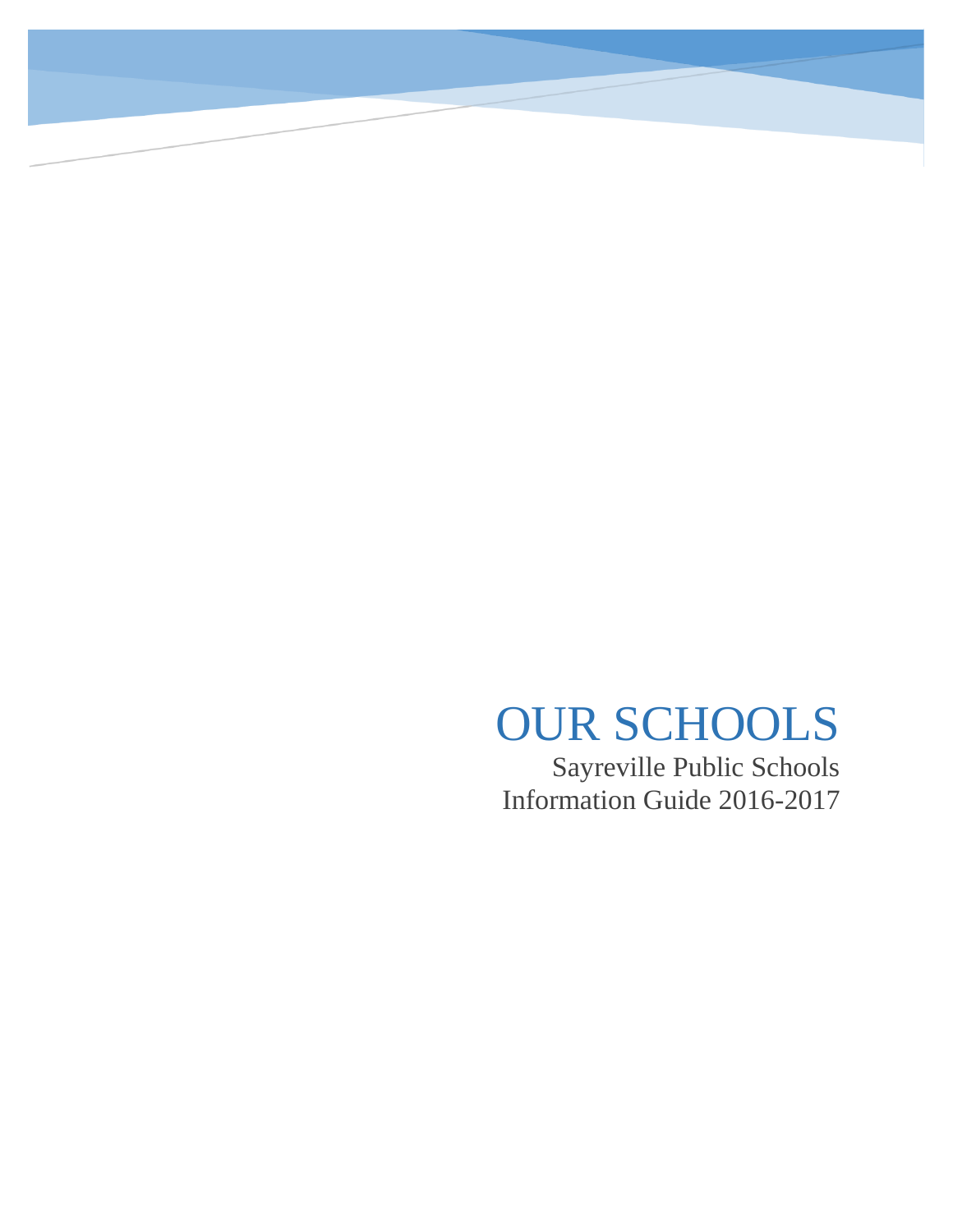# Table of Contents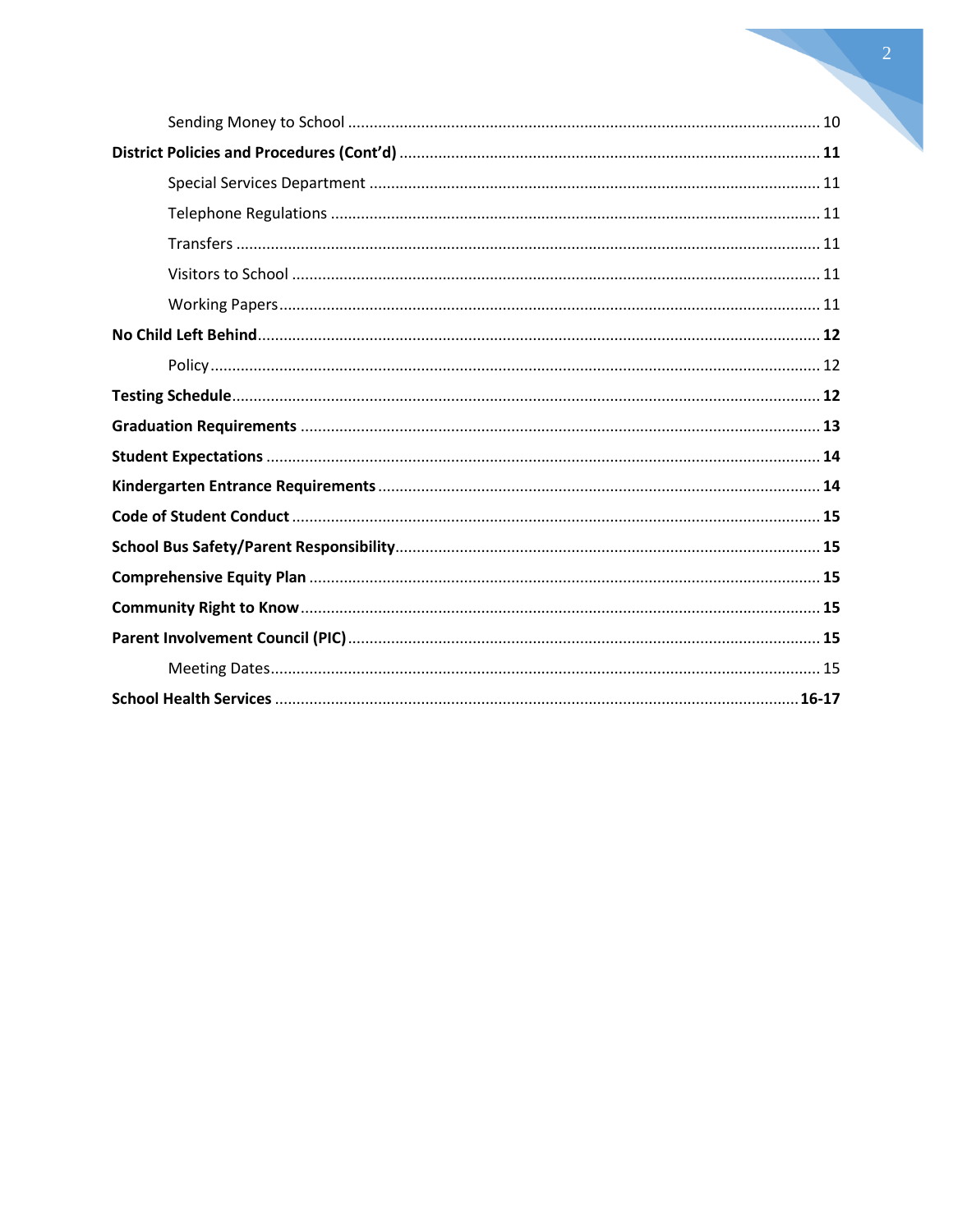

# **Welcome Back**

On behalf of the Sayreville Board of Education, welcome to a new school year. The most important contribution to a child's education is parental involvement. Therefore, I urge you to join your child's school Parent Teacher Organization (PTO), attend regular Board of Education and Parent Involvement Council (PIC) meetings, participate in the school district's budget process, volunteer to be a class parent, and vote in future school district elections. This handbook is designed to be an easy reference of day-to-day school operations and to answer many frequently asked questions. More detailed information can be found on the district's web site at [http://www.sayrevillek12.net.](http://www.sayrevillek12.net/) As always, the Superintendent of Schools and his staff stand ready to assist you in any matters pertaining to the education of your child. Also, Board of Education members can be reached by email linked to the district's web site. Have a great year!

> Michael J. Macagnone President, Sayreville Board of Education

# *Superintendent's Message*

It is both an honor and privilege to serve you and your child(ren) as Superintendent of the Sayreville Public Schools. As we prepare to embark on another exciting and productive school year, I urge you to comprehensively and carefully read "Our Schools Guide," as it contains a great deal of information that is essential for both you and your child(ren). As always, thank you for your attention, collaboration, and support. On behalf of the Board of Education, administration, faculty, and staff, we wish you and your child a successful and most enjoyable school year.

> Dr. Richard Labbe Superintendent of Schools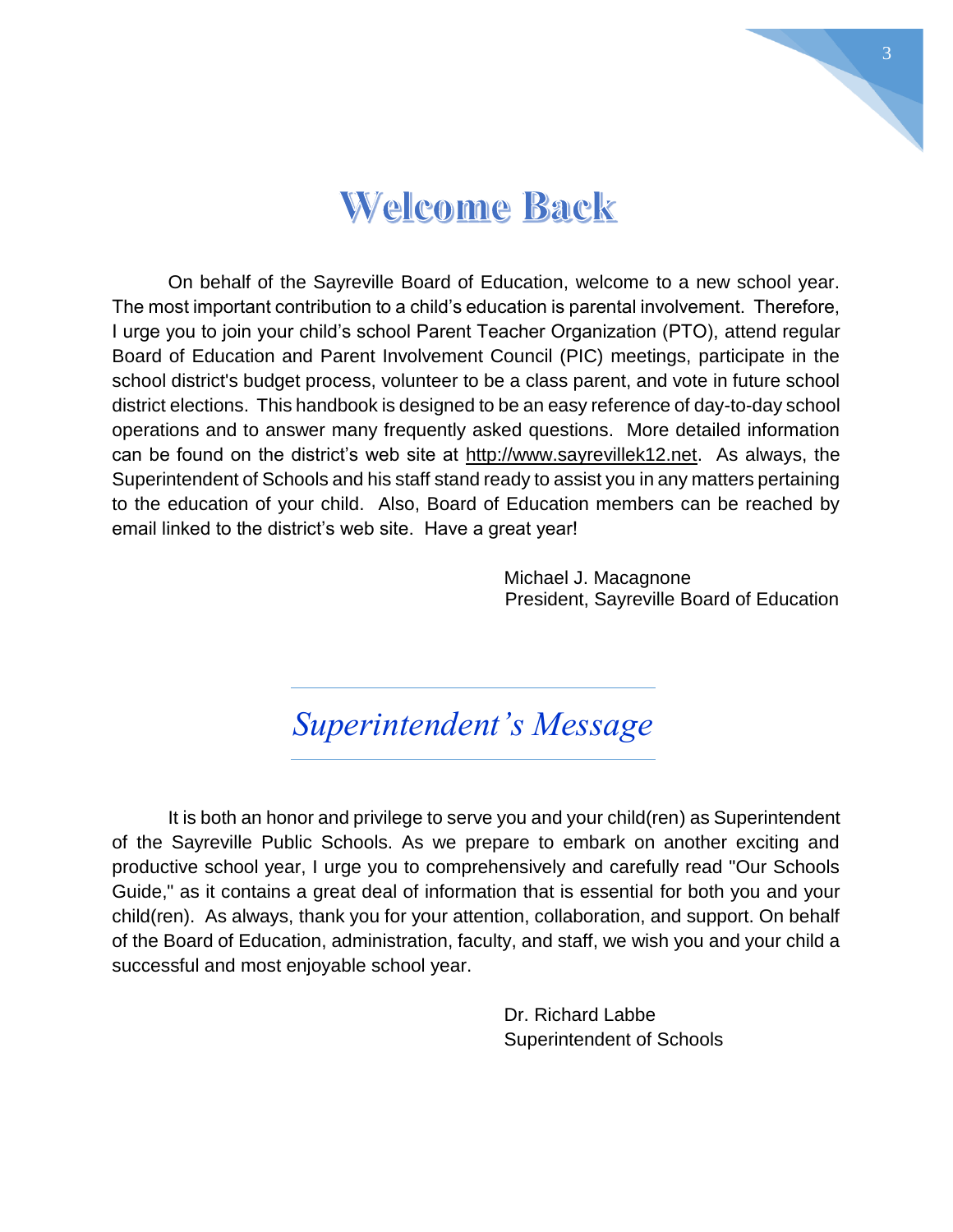# School Calendar 2016-2017

| September-16 |       |    |    |    |  |  |  |  |  |  |  |
|--------------|-------|----|----|----|--|--|--|--|--|--|--|
| M            |       | W  |    | F  |  |  |  |  |  |  |  |
|              |       |    |    |    |  |  |  |  |  |  |  |
|              |       |    |    | 2  |  |  |  |  |  |  |  |
| 5            | $F-6$ |    |    |    |  |  |  |  |  |  |  |
| 12           | 13    | 14 | 15 | 16 |  |  |  |  |  |  |  |
| 19           | 20    | 21 | 22 |    |  |  |  |  |  |  |  |
| 26           | 27    | 28 | 29 | 30 |  |  |  |  |  |  |  |

|     |                                            |           |    |    |                 | Larry Distributed for Organics at LO (2.01113) Oldri |           |          |     |                 |  |  |  |
|-----|--------------------------------------------|-----------|----|----|-----------------|------------------------------------------------------|-----------|----------|-----|-----------------|--|--|--|
|     | October-16<br>12<br>Yom Kippur - No School |           |    |    |                 |                                                      |           | March-17 |     |                 |  |  |  |
| M   |                                            | W         |    |    |                 |                                                      | М         |          | W   |                 |  |  |  |
|     |                                            |           |    |    | <b>November</b> |                                                      |           |          |     |                 |  |  |  |
|     |                                            |           | 6  |    | -8              | Staff In-Service Day - No Students                   |           |          |     |                 |  |  |  |
|     |                                            |           | 13 | 14 | $9 - 11$        | School Closed N.J.E.A. Convention & Veterans Day     | 6         |          | 8   |                 |  |  |  |
|     | 18 <sub>1</sub>                            | 19        | 20 | 21 |                 | Early Dismissal - Thanksgiving Weekend               |           | 141      | 15  | 16 <sup>1</sup> |  |  |  |
| 24  | 251                                        | <b>26</b> | 27 | 28 |                 | 24 & 25   Thanksgiving Break - School Closed         | <b>20</b> | 21       | 22  | 23              |  |  |  |
| 311 |                                            |           |    |    | 10              |                                                      | 271       | 281      | 291 | 3∪              |  |  |  |

|    |                                                                  |                 |    |                 |    | December  |                                                   |          |    |           |  |  |
|----|------------------------------------------------------------------|-----------------|----|-----------------|----|-----------|---------------------------------------------------|----------|----|-----------|--|--|
|    | November-16<br>Early Dismissal for Students & PLC (2.5hrs) Staff |                 |    |                 |    |           |                                                   | April-17 |    |           |  |  |
| М  |                                                                  | W               |    |                 |    |           | Early Dismissal - Winter Recess                   | М        |    | W         |  |  |
|    |                                                                  |                 |    |                 |    | $26 - 30$ | School Closed - Winter Break                      |          |    |           |  |  |
|    |                                                                  |                 |    |                 |    |           |                                                   |          |    |           |  |  |
|    |                                                                  |                 | 10 | 11              |    | January   |                                                   |          |    |           |  |  |
| 14 | 15                                                               | 16              |    | 18 <sup>1</sup> |    |           | School Closed - New Year's Day                    | 17       | 18 | 19        |  |  |
| 21 | 22                                                               |                 | 24 | 25 <sup>2</sup> |    | 16        | School Closed - Martin Luther King Day            | 24       | 25 | <b>26</b> |  |  |
| 28 | 29                                                               | 30 <sup>1</sup> |    |                 | 16 | 23        | Early Dismissal for Students & PLC (2.5hrs) Staff |          |    |           |  |  |

| September |     |
|-----------|-----|
|           | ΑIΙ |
|           | ء   |
|           |     |



Labor Day - School Closed 1 2



26 27 28 29 30 *19* 3 Rosh Hashanah - No School 10 Early Dismissal for Students & PLC (2.5hrs) Staff 12 Yom Kippur - No School **October-16 March-17**

#### **November**



#### **December**





4

|            |    |    |                 |    |    |                 | Larry Diorinobal for Olddonio & FLO (2.01113) Oldin |           |           |    |                 |                 |         |
|------------|----|----|-----------------|----|----|-----------------|-----------------------------------------------------|-----------|-----------|----|-----------------|-----------------|---------|
| October-16 |    |    |                 |    |    | 12              | Yom Kippur - No School                              | March-17  |           |    |                 |                 |         |
|            |    | W  |                 |    |    |                 |                                                     | м         |           | W  |                 |                 |         |
|            |    |    |                 |    |    | <b>November</b> |                                                     |           |           |    |                 |                 |         |
|            | 4  | 5  | 61              |    |    |                 | Staff In-Service Day - No Students                  |           |           |    |                 |                 |         |
|            | 11 |    | 13              | 14 |    | $9 - 11$        | School Closed N.J.E.A. Convention & Veterans Day    |           |           |    | 9               | 10 <sup>1</sup> |         |
| 17         | 18 | 19 | 20 <sup>1</sup> | 21 |    |                 | Early Dismissal - Thanksgiving Weekend              |           | 14        | 15 | 16 <sub>1</sub> | 17 <sup>1</sup> |         |
| 24         | 25 | 26 | 27 <sub>l</sub> | 28 |    | 24 & 25         | Thanksgiving Break - School Closed                  | <b>20</b> | 21        | 22 | 23 <sub>l</sub> | 24              |         |
| 31 I       |    |    |                 |    | 19 |                 |                                                     | 27        | <b>28</b> | 29 | 30 <sup>1</sup> |                 | $31$ 23 |

| November-16 |                 |    |     |           | April-17<br>Early Dismissal for Students & PLC (2.5hrs) Staff |    |    |    |    |    |
|-------------|-----------------|----|-----|-----------|---------------------------------------------------------------|----|----|----|----|----|
|             | W               |    |     |           | Early Dismissal - Winter Recess                               | М  |    | W  |    |    |
|             |                 |    |     | $26 - 30$ | School Closed - Winter Break                                  |    |    |    |    |    |
|             |                 |    |     |           |                                                               |    |    |    | 6  |    |
|             |                 |    |     | January   |                                                               |    |    |    |    |    |
| 15          | 16              | 17 | 18  |           | School Closed - New Year's Day                                |    | 18 | 19 | 20 |    |
| 22          |                 |    | 251 | 16        | School Closed - Martin Luther King Day                        | 24 | 25 | 26 | ົ  | 28 |
| 29          | 30 <sup>°</sup> |    |     | 16        | Early Dismissal for Students & PLC (2.5hrs) Staff             |    |    |    |    |    |

|    |    | December-16 |                 |    | February                                          | Mav-17 |                 |                 |                 |    |  |  |
|----|----|-------------|-----------------|----|---------------------------------------------------|--------|-----------------|-----------------|-----------------|----|--|--|
|    |    | W           |                 |    | Early Dismissal for Students & PLC (2.5hrs) Staff | М      |                 | W               |                 |    |  |  |
|    |    |             |                 |    | 20<br>School Closed - Presidents' Day             |        |                 |                 |                 |    |  |  |
| 5  | 6  |             |                 |    |                                                   |        |                 |                 |                 | 5  |  |  |
|    | 13 | 14          | 15 <sup>1</sup> | 16 | March                                             |        | 9               | 10 <sub>1</sub> | 11              | 12 |  |  |
| 19 | 20 | 21          | 22              |    | Early Dismissal for Students & PLC (2.5hrs) Staff |        | 16              | 17              | 18 <sup>1</sup> | 19 |  |  |
| 26 | 27 | 28          | 29 <sup>°</sup> |    | 17                                                | 22     | 23 <sub>l</sub> | 24              | 25              | 26 |  |  |
|    |    |             |                 |    | April                                             | 29     | 30              | 31 <sub>1</sub> |                 |    |  |  |

|    | January-17      |                 |    |                 |    |        | June-17                                           |                 |     |    |                 |                 |       |  |
|----|-----------------|-----------------|----|-----------------|----|--------|---------------------------------------------------|-----------------|-----|----|-----------------|-----------------|-------|--|
| м  |                 | W               |    |                 |    | May    |                                                   | M               |     | W  |                 |                 |       |  |
|    |                 |                 |    |                 |    | ТC     | Early Dismissal for Students & PLC (2.5hrs) Staff |                 |     |    |                 |                 |       |  |
|    |                 |                 |    | 61              |    | 29     | School Closed - Memorial Day                      |                 |     |    |                 |                 |       |  |
|    | 10 <sup>1</sup> | 11              | 12 | 13 <sub>l</sub> |    |        |                                                   |                 |     |    |                 |                 |       |  |
|    |                 | 18 <sub>1</sub> | 19 | 20              |    | June   |                                                   | 12              | 13. | 14 | 15 <sub>1</sub> | 16 <sup>1</sup> |       |  |
|    | 24              | 25              | 26 | 27              |    |        | Eary Dismissal for Students                       | 19 <sup>1</sup> | 20  |    |                 |                 |       |  |
| 30 | 31              |                 |    |                 | 20 | $\sim$ | Early Dismissal/Last Day for Students (tent.)     | 26 <sub>1</sub> | ີ   | 28 | 29              |                 | 30 16 |  |

**186 - Teachers 185 - Students** Number of possible days:

|    |           | December-16<br>February |     |    |     |              |                                                   | Mav-17 |                 |                 |  |  |
|----|-----------|-------------------------|-----|----|-----|--------------|---------------------------------------------------|--------|-----------------|-----------------|--|--|
| М  |           | W                       |     |    |     |              | Early Dismissal for Students & PLC (2.5hrs) Staff | М      |                 | W               |  |  |
|    |           |                         |     |    |     | 20           | School Closed - Presidents' Day                   |        |                 |                 |  |  |
| 5  | 6         |                         |     |    |     |              |                                                   |        |                 |                 |  |  |
|    | 13        | 14                      | 15  | 16 |     | <b>March</b> |                                                   |        | 9               | 10              |  |  |
| 19 | <b>20</b> | 21                      | 22  |    |     |              | Early Dismissal for Students & PLC (2.5hrs) Staff |        | 16 <sup>1</sup> | 17 <sub>1</sub> |  |  |
| 26 |           | 28                      | 29. | 30 | -17 |              |                                                   | 22     | 23              | 24              |  |  |
|    |           |                         |     |    |     | Anril        |                                                   | DQ.    | וחד             | 31              |  |  |

|      |    | January-17      |    |                 |          |                                                   |                 |    | June-17 |  |
|------|----|-----------------|----|-----------------|----------|---------------------------------------------------|-----------------|----|---------|--|
| М    |    | W               |    |                 | Mav      |                                                   | M               |    | W       |  |
|      |    |                 |    |                 | כוו      | Early Dismissal for Students & PLC (2.5hrs) Staff |                 |    |         |  |
|      |    |                 |    | ы               | 29       | School Closed - Memorial Day                      |                 |    |         |  |
|      | 10 |                 |    | 13 <sup>l</sup> |          |                                                   |                 |    |         |  |
|      | 17 | 18 <sub>1</sub> | 19 | 20              | June     |                                                   | 12              |    |         |  |
|      | 24 | 25              | 26 | 27              |          | Eary Dismissal for Students                       | 19 <sub>l</sub> | 20 |         |  |
| 30 I | 31 |                 |    |                 | റാ<br>20 | Early Dismissal/Last Day for Students (tent.)     | 26              |    | 28.     |  |











Eary Dismissal for Students

23 **Last Day of School for Teachers** 

**\* Please note Calendar dates may change due to emergency closings.** 185

Shortened day **beids are day of Spring Break beginning with April 17th moving backward.** BOE Approved: 8/23/16 **\*\*Note: (3) days have been built into the calendar in the event that schools are closed for any unanticipated reason. If they are not used they will be deducted after Memorial Day and/or from the last day of school. If there are additional closingsfor unanticipated reasons, calendar changes will be made in the following order: January 16th will be a half day for students, February 20th will be a full day for students, and full days for students will be taken from the last** 

**February**









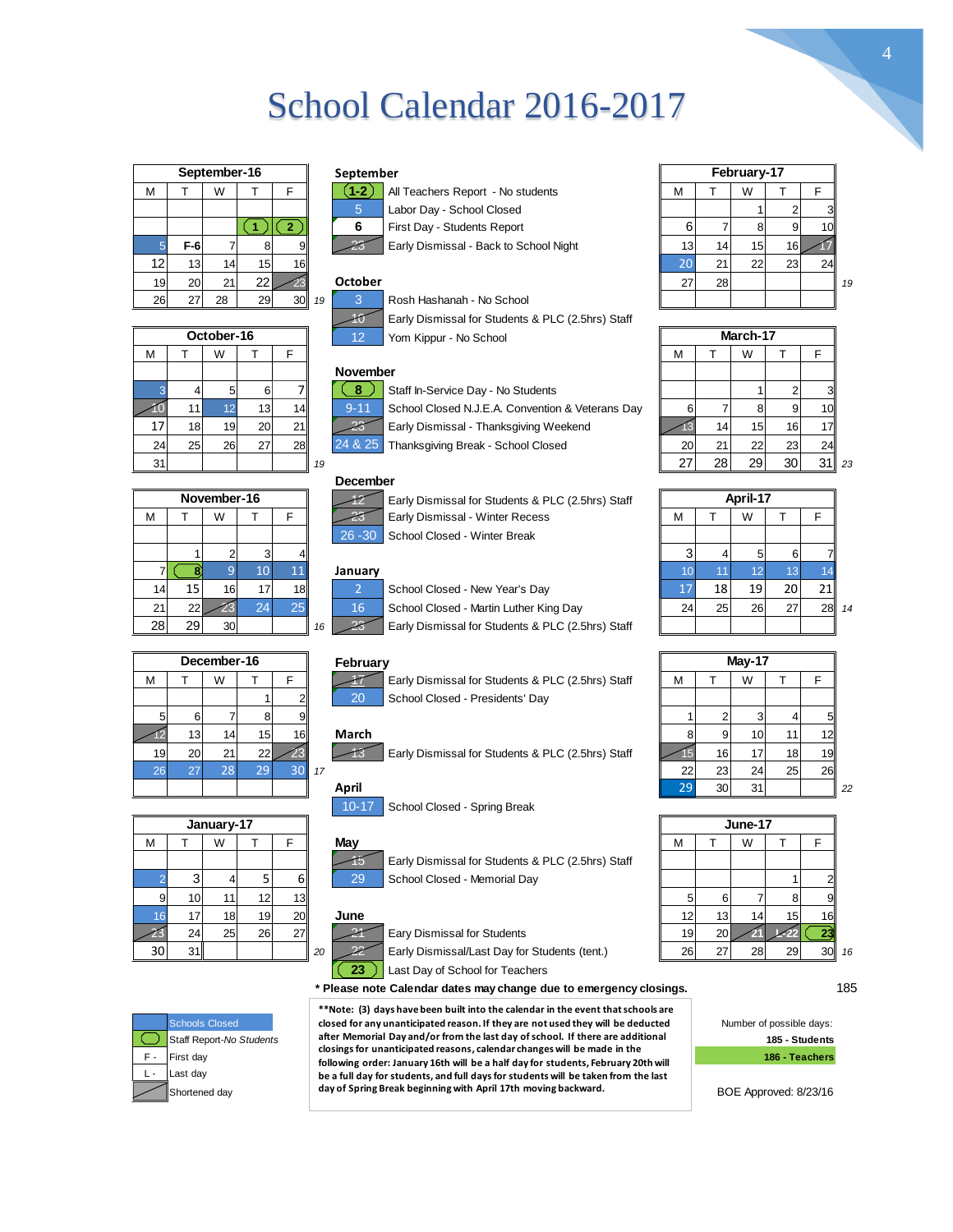# School Hours

### **Effective for the 2016-2017 school year**

|                         |                                                                                                                    | Regular                                                                                                                                      | <b>Early Dismissal</b>                                                                                         |
|-------------------------|--------------------------------------------------------------------------------------------------------------------|----------------------------------------------------------------------------------------------------------------------------------------------|----------------------------------------------------------------------------------------------------------------|
| Elementary              | Kindergarten – Grade 3<br>Arleth, Eisenhower,<br>Truman and<br>Wilson Schools                                      | $9:05$ A.M. $-$ 3:20 P.M.                                                                                                                    | $9:05$ A.M. $-$ 1:35 P.M.                                                                                      |
| <b>Upper Elementary</b> | Grades 4-5<br>Project Before - Full Day<br>Project Before - A.M.<br>Project Before - P.M.<br>Little Stars $- A.M.$ | $9:05$ A.M. $-$ 3:20 P.M.<br>$9:20$ A.M. $-2:55$ P.M.<br>$9:20$ A.M. $-11:50$ A.M.<br>$1:05$ P.M. $-$ 3:35 P.M.<br>$9:30$ A.M. $-12:00$ P.M. | $9:05$ A.M. $-$ 1:35 P.M.<br>$9:20$ A.M. $-1:10$ P.M.<br>$9:20$ A.M. $-10:50$ A.M.<br>12:20 P.M. $-$ 1:50 P.M. |
| Middle School           | Grades 6-8                                                                                                         | $8:15$ A.M $-$ 2:45 P.M.                                                                                                                     | $8:15$ A.M. $-1:00$ P.M.                                                                                       |
| High School             | Grades 9-12                                                                                                        | 7:30 A.M $-$ 2:12 P.M.                                                                                                                       | $7:30$ A.M. $-12:30$ P.M.                                                                                      |

### **DELAYED OPENING**

This schedule will be in effect only if it is announced on radio stations WCTC (1450 AM), WMGQ (98.3 FM) or New Jersey 101.5 FM. It will also be posted on the district's website at [www.sayrevillek12.net.](http://www.sayrevillek12.net/)

| <b>SCHOOL</b>                                                                                                                        | <b>SCHOOL</b><br><b>STARTING</b><br>TIME            | <b>PICKUP TIME</b><br><b>FOR BUS STUDENTS</b>                                                                            |
|--------------------------------------------------------------------------------------------------------------------------------------|-----------------------------------------------------|--------------------------------------------------------------------------------------------------------------------------|
| ** Parochial<br><b>High School</b><br><b>Middle School</b><br>Arleth, Eisenhower,<br><b>Truman &amp; Wilson</b>                      | $9:30$ A.M.<br>9:00 A.M.<br>9:45 A.M.<br>10:35 A.M. | 90 mins. later than regular<br>90 mins. later than regular<br>90 mins. later than regular<br>90 mins. later than regular |
| <b>Upper Elementary</b><br><b>Project Before Full Day</b><br>* Project Before A.M.<br>* Project Before P.M.<br>* Little Stars - A.M. | 10:35 A.M.<br>10:45 A.M.                            | 90 mins. later than regular<br>90 mins. later than regular<br>Cancelled<br>Cancelled<br>Cancelled                        |

**\* For Project Before and Little Stars:** On delayed openings, each full day program will begin 90 minutes later but will end at their regularly scheduled time. **Half day programs will be cancelled**.

\*\* This includes St. Stanislaus and Our Lady of Victories Schools. All other private, parochial and vocational out-of-district schools will start on an automatic 90 minute delay in transportation to their respective schools. If there is a delayed opening, any scheduled early dismissal and/or event is cancelled.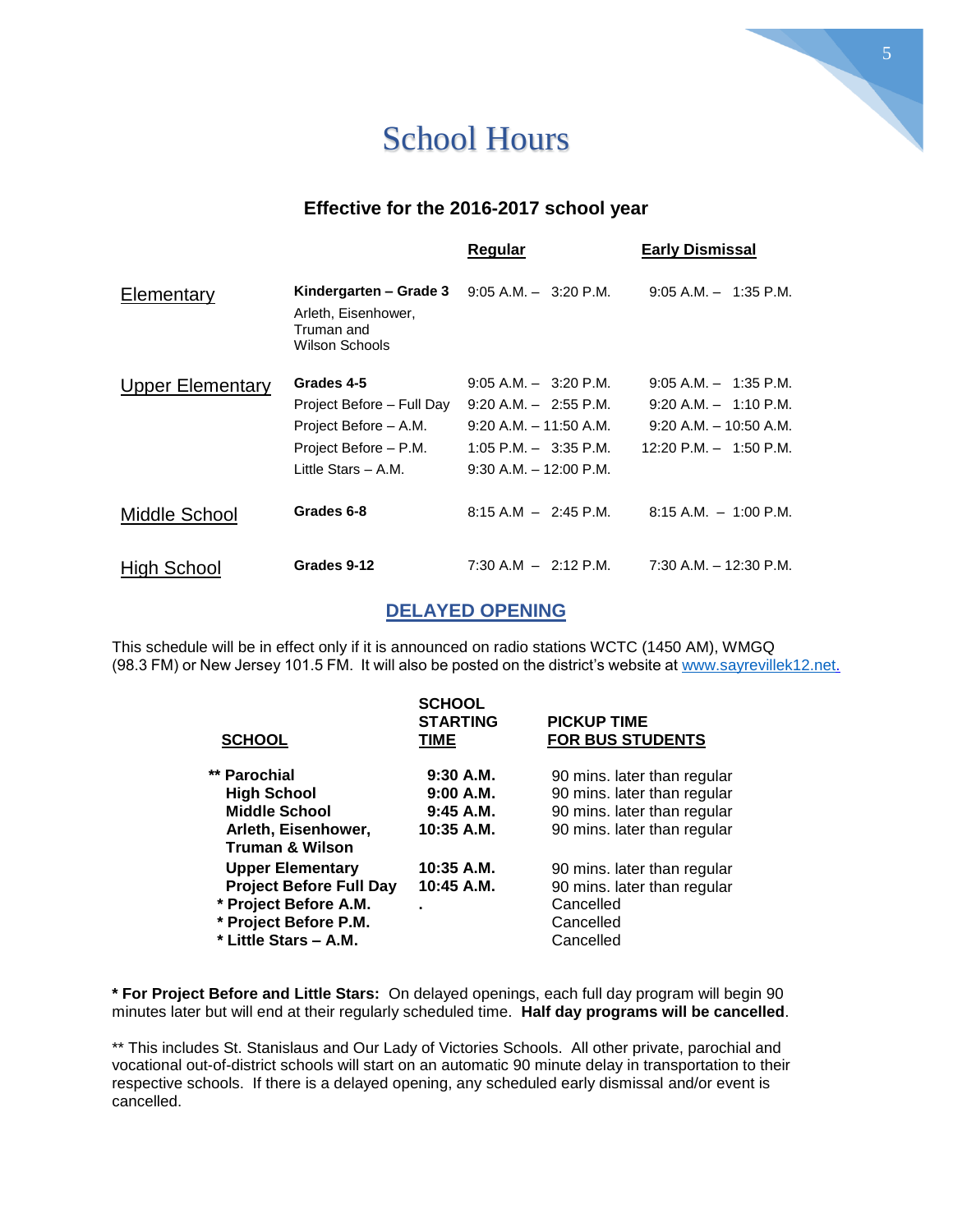# Contact Information

# Administrative Personnel

| Dr. Richard Labbe       | Superintendent of Schools and<br><b>Director of Special Services</b>    | 732-525-5203 |
|-------------------------|-------------------------------------------------------------------------|--------------|
| Dr. Marilyn Shediack    | Assistant Superintendent of Schools                                     | 732-525-5226 |
| Ms. Erin Hill           | School Business Administrator/BOE Secretary                             | 732-525-5204 |
| Mr. Eric Glock-Molloy   | Director of Special Projects/Technology                                 | 732-525-5530 |
| Mr. James Kolmansperger | Director of Facilities and Operations                                   | 732-525-5225 |
| Mrs. Michelle Jenkins   | Director of Food Services                                               | 732-525-5207 |
| Mrs. Audrey Burns       | Supervisor of Project Before and<br><b>Tuition Pre-School</b>           | 732-316-4087 |
| Mrs. Christine Vastano  | <b>Transportation Coordinator</b>                                       | 732-316-4045 |
|                         | The Transportation Department may be reached at either of the following |              |
| two telephone numbers:  |                                                                         | 732 316-4044 |
|                         |                                                                         | 732 316-4045 |

# Principals

| Mr. James Brown    | Sayreville War Memorial High School | 732-525-5254 |
|--------------------|-------------------------------------|--------------|
| Ms. Donna Jakubik  | Sayreville Middle School            | 732-525-5290 |
| Ms. Stacey Maher   | Samsel Upper Elementary School      | 732-316-4050 |
| Mr. Robert Preston | Arleth School                       | 732-525-5245 |
| Mr. Edward Aguiles | Eisenhower School                   | 732-525-5230 |
| Mr. Timothy Byrne  | <b>Truman School</b>                | 732-525-5215 |
| Mrs. Carmen Davis  | Wilson School                       | 732-525-5240 |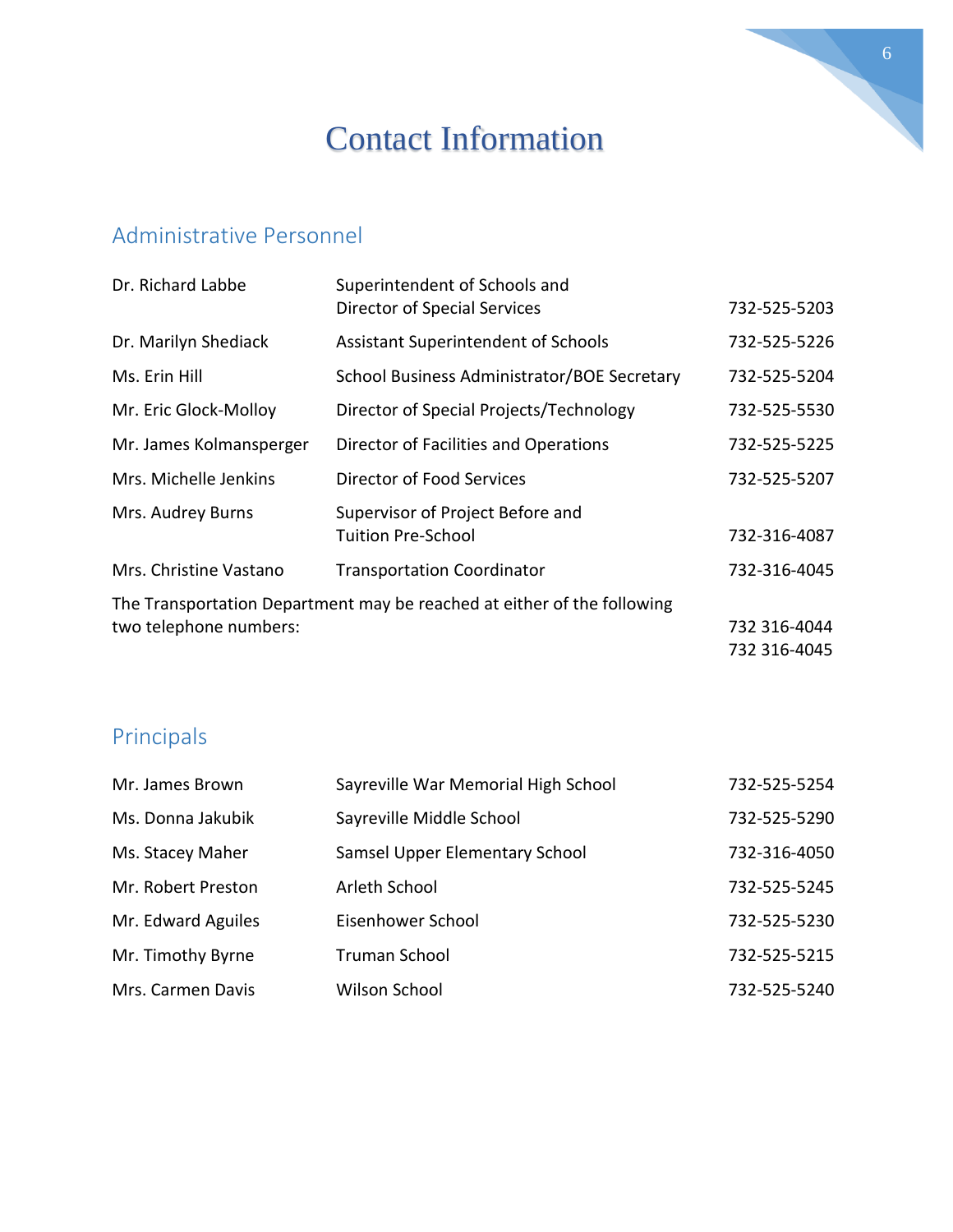# Attendance

The New Jersey school laws require every parent, guardian, or other person having control of a child between the ages of 6 and 16 to send such child to school. Once a parent elects to send his/her child to school, the child must attend continuously until he/she becomes 16 years of age.

# Absence (Call-In)

To ensure the safety of your child, parents of elementary school children especially, are requested to call the school when a daughter/son will be absent from school. Call between 7:30 a.m. and 9:30 a.m. to advise the school of said absence, the reason and the probable length of absence. Elementary schools have answering machines which may be used between 6:00 a.m. to 9:30 a.m. After taking attendance, we will call those parents who have not reported their child absent.

#### **When reporting your child absent please call the following numbers:**

| <b>Arleth School</b>     | (732) 525-5242 | <b>Samsel Upper Elementary</b> | (732) 316-4058 |
|--------------------------|----------------|--------------------------------|----------------|
| <b>Eisenhower School</b> | (732) 525-5231 | <b>Middle School</b>           | (732) 525-5291 |
| <b>Truman School</b>     | (732) 525-5213 | <b>High School</b>             | (732) 525-5250 |
| <b>Wilson School</b>     | (732) 525-5237 | <b>Project Before</b>          | (732) 316-4083 |

# Absence

A child absent from school must present a written excuse, stating the reason for his/her absence and signed by the parent according to New Jersey school laws. All absences are unexcused except those for the observance of religious holidays recognized by the State Board of Education, or court appearance. Parents of children enrolled in Grades 9 through 12 should be aware of the attendance and credit policies in the High School. Parents should be aware that poor attendance shall be a factor in the determination of a child's promotion or retention. Attendance for fewer than 160 days during the school year may result in a child's retention.

### **Emergency School Closings**

When it is necessary to close schools for the day and/or implement an emergency early dismissal schedule because of weather, road conditions or other emergencies, radio stations WCTC 1450 AM, WMGQ 98.3 FM or New Jersey 101.5 FM will be contacted to make this announcement. It will also be posted on the district's website at [www.sayrevillek12.net](http://www.sayrevillek12.net/) and announced via School Messenger contact.

# Student Group Accident Insurance

The Board of Education provides Student Group Accident Insurance for each pupil at no cost to the parent. There are certain limitations in the plan. Be sure to read the provisions of the policy offered. An explanation of the plan is sent home early in the school year with complete instructions.

Accidents should be reported immediately to the principal or the school nurse. A written report will be prepared which, if the child is insured, will be forwarded to the insurance company and the doctors. The Board of Education assumes no responsibility for settlement of claims.

# Website for Sayreville Public Schools

Information about district-wide and individual school activities can be found on our website, [www.sayrevillek12.net](http://www.sayrevillek12.net/). To provide better communication between parents and educators, email addresses of the appropriate school personnel are located here for your reference, as well as links to each individual school's web page.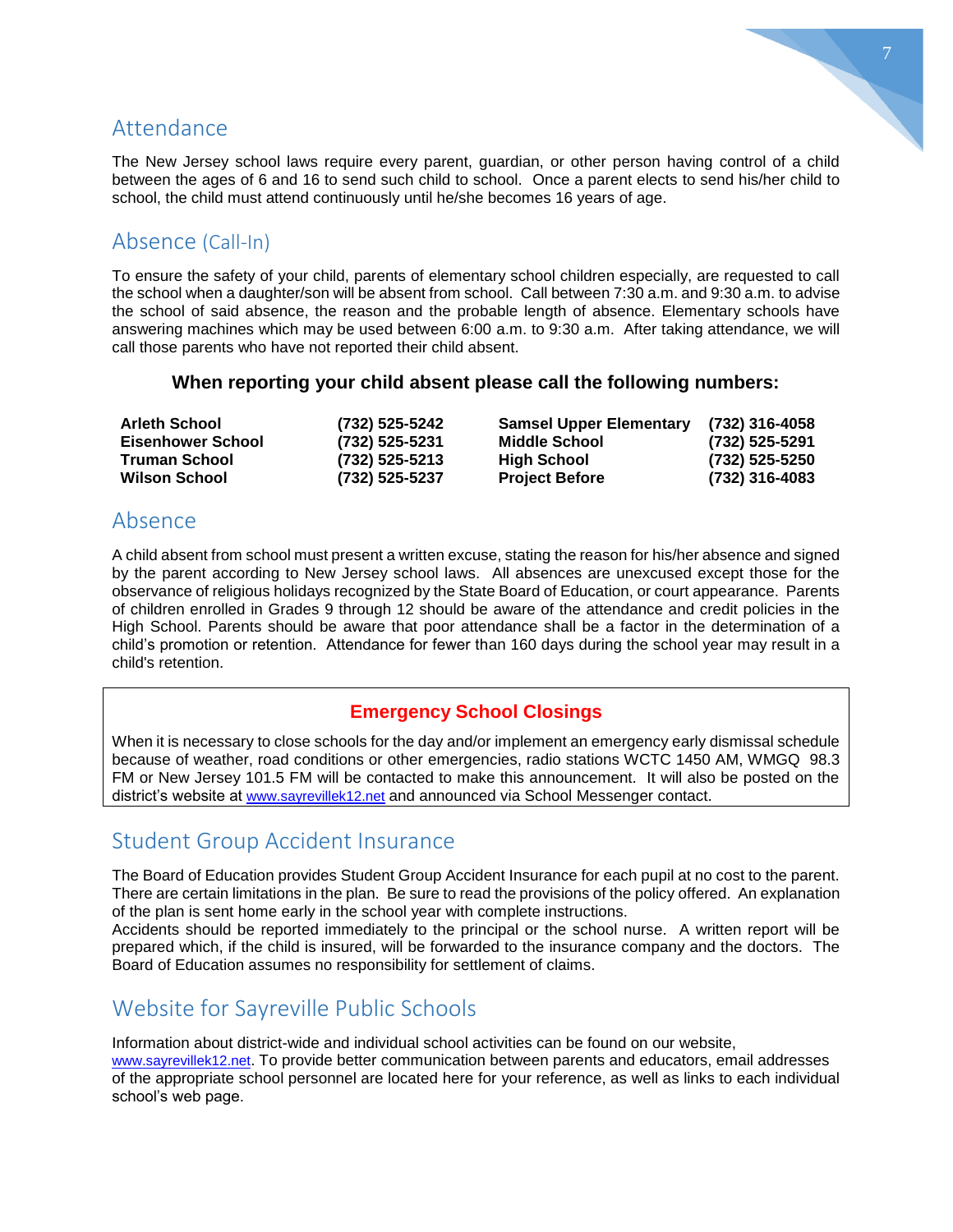# Board of Education

#### Mr. Michael J. Macagnone, President Mrs. Phyllis Batko, Vice President

| Mr. Daniel Balka    | Mr. Kevin E. Ciak    |
|---------------------|----------------------|
| Mr. Thomas Biesiada | Mrs. Beth DePinto    |
| Mrs. Lucille Bloom  | Mr. Anthony Esposito |
|                     |                      |

Mr. John Walsh

| Pediatric & Adolescent Associates of Central New Jersey Medical Inspectors |  |
|----------------------------------------------------------------------------|--|
|                                                                            |  |

### **Notice**

Pursuant to Section 13 of the Open Public Meetings Act, Chapter 231, P.L. 1975, the following is a list of regular public meetings to be held at 6:30 PM Executive Session and 7:30 PM Public Session. These meetings shall be held at the cafeteria at the Sayreville War Memorial High School located at 820 Washington Road, Parlin. Meeting dates are also posted on the district website at [www.sayrevillek12.net.](http://www.sayrevillek12.net/)

> Tuesday, September 6, 2016 Tuesday, September 20, 2016 Tuesday, October 18, 2016 Tuesday, November 1. 2016 Tuesday, November 15, 2016 Tuesday, December 6, 2016

Tuesday, December 20, 2016 Tuesday, January 3, 2017 (Reorg)

Future Board of Education meetings will be determined at a later date and may be found on the district website.

| Mailing address: | Sayreville Board of Education              |
|------------------|--------------------------------------------|
|                  | P.O. Box 997                               |
|                  | Sayreville, New Jersey 08871               |
|                  | Erin Hill, School Business                 |
|                  | Administrator/Board of Education Secretary |
|                  |                                            |

# Voting Information

Voters choose members of the Board of Education on Election Day which will be held on Tuesday, November 8, 2016. Any registered voter residing in the Borough of Sayreville may vote in this election.

New voters may register at the Borough Hall on Main Street or by mail. To be eligible to vote, residents must be at least 18 years old, citizens of the United States, must have been living in the state and the county for 30 days and must have registered at least 30 days before the election.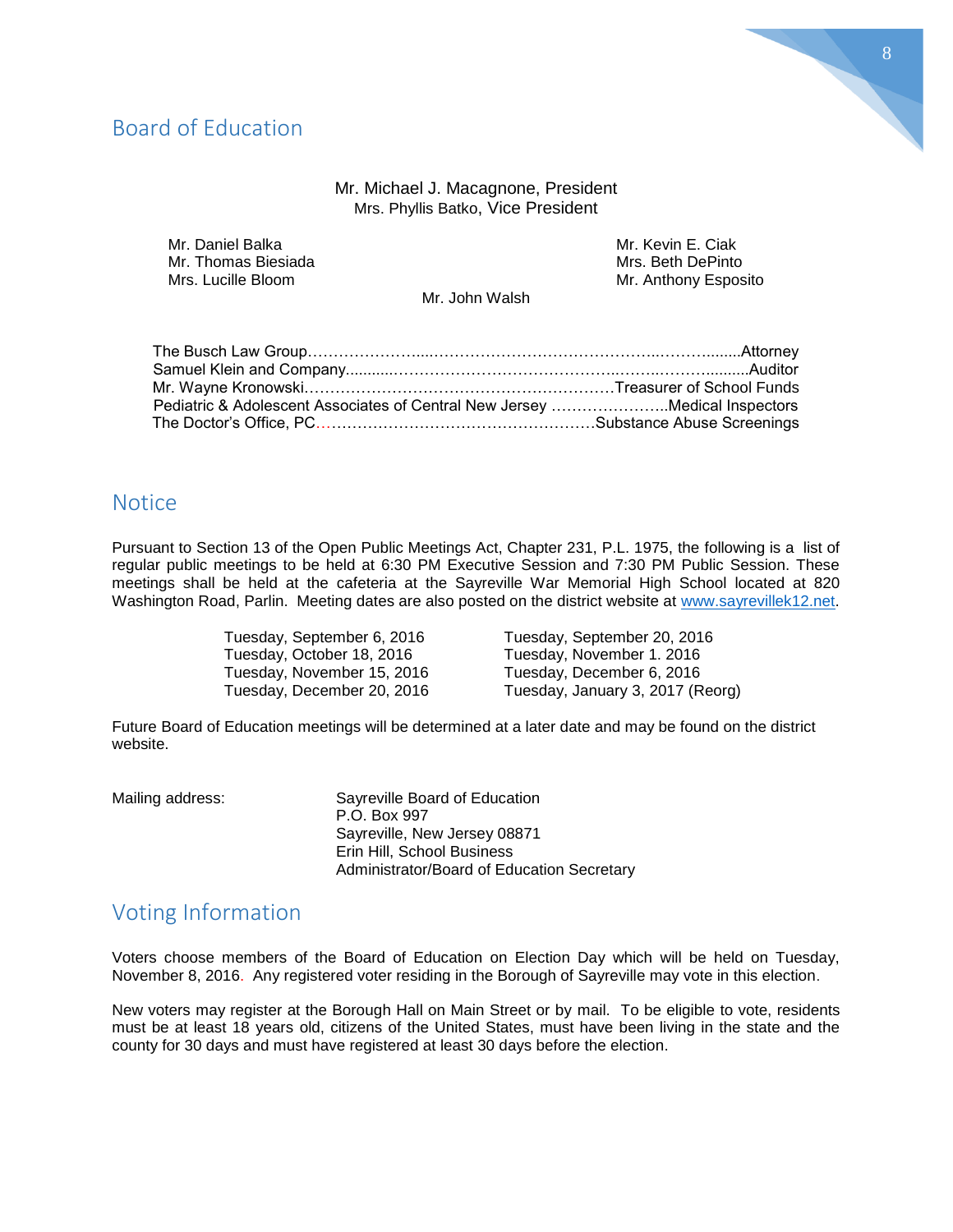

# Report Cards

| Grades $K-2$ |                       |                         |                     |               |
|--------------|-----------------------|-------------------------|---------------------|---------------|
| Marking      | Ends<br><b>Starts</b> | <b>Progress Reports</b> | <b>Report Cards</b> |               |
| Period       |                       |                         | <b>Issued</b>       | <b>Issued</b> |
| #1           | 09/06/16              | 12/09/16                | 10/19/16            | 12/19/16      |
| #2           | 12/12/16              | 03/15/17                | 02/01/17            | 03/24/17      |
| #3           | 03/16/17              | 06/22/17                | 05/04/17            | 06/22/17      |

Report cards will be issued and conferences held during the 2016-2017 school year as follows:

#### **Grades 3 – 12**

| Marking | <b>Starts</b> | Ends     | <b>Progress Reports</b> | <b>Report Cards</b>     |
|---------|---------------|----------|-------------------------|-------------------------|
| Period  |               |          | <b>Issued</b>           | <b>Issued</b>           |
| #1      | 09/06/16      | 11/16/16 | 10/06/16                | 11/30/16                |
| #2      | 11/17/16      | 01/31/17 | 12/22/16                | 02/08/17                |
| #3      | 02/01/17      | 04/07/17 | 03/06/17                | 04/25/17                |
| #4      | 04/18/17      | 06/22/17 | 05/18/17                | $06/22/17$ Grades 3 - 5 |
|         |               |          | 06/27/17 MS & HS        |                         |

# Parent Conferences

| Monday, January 30    | **Afternoon | Samsel Upper Elementary School | $1:35 - 3:35$ pm  |
|-----------------------|-------------|--------------------------------|-------------------|
|                       | *Evening    | Middle School                  | $7:00 - 9:00$ pm  |
| Tuesday, January 31   | **Afternoon | Middle School                  | $1:16 - 3:05$ pm  |
|                       | *Evening    | Samsel Upper Elementary School | $7:00 - 9:00$ pm  |
| Wednesday, February 1 | **Afternoon | K-3 Elementary Schools         | $1:35 - 3:35$ pm  |
|                       | *Evening    | High School & Project Before   | $7:00 - 9:00$ pm  |
| Thursday, February 2  | **Afternoon | High School                    | $12:39 - 2:30$ pm |
|                       | **Afternoon | Project Before                 | $1:35 - 3:35$ pm  |
|                       | *Evening    | $K - 3$ Elementary Schools     | $7:00 - 9:00$ pm  |

\*\* Early Dismissal Students ONLY \* Early Dismissal Students and Teachers *In the event of a delayed opening, the early dismissal and/or conferences are cancelled.*

# Back- to-School Night

Monday, September 19 K-3 Elementary Schools Wednesday, September 21 Middle School<br>Thursday, September 22 Samsel Upper 1 Samsel Upper Elementary School Monday, September 26 High School & Project Before

#### **Note**: **An Early Dismissal Schedule will be held on Friday, September 23, 2016 (See Calendar)**

~~~~~~~~~~~~~~~~~~~~~~~~~~~~~~~~~~~~~~~~~~~~~~~~~~~~~~~~~~~~~~~~~~~~~~~~~~~~~~~~~~~~~~~~~~~~~~~~~~~~ Parents need not wait until the above scheduled dates to arrange for a teacher conference. Rather they are encouraged to make an appointment to confer with their child's teacher, principal or guidance counselor at any time during the school year.

~~~~~~~~~~~~~~~~~~~~~~~~~~~~~~~~~~~~~~~~~~~~~~~~~~~~~~~~~~~~~~~~~~~~~~~~~~~~~~~~~~~~~~~~~~~~~~~~~~~~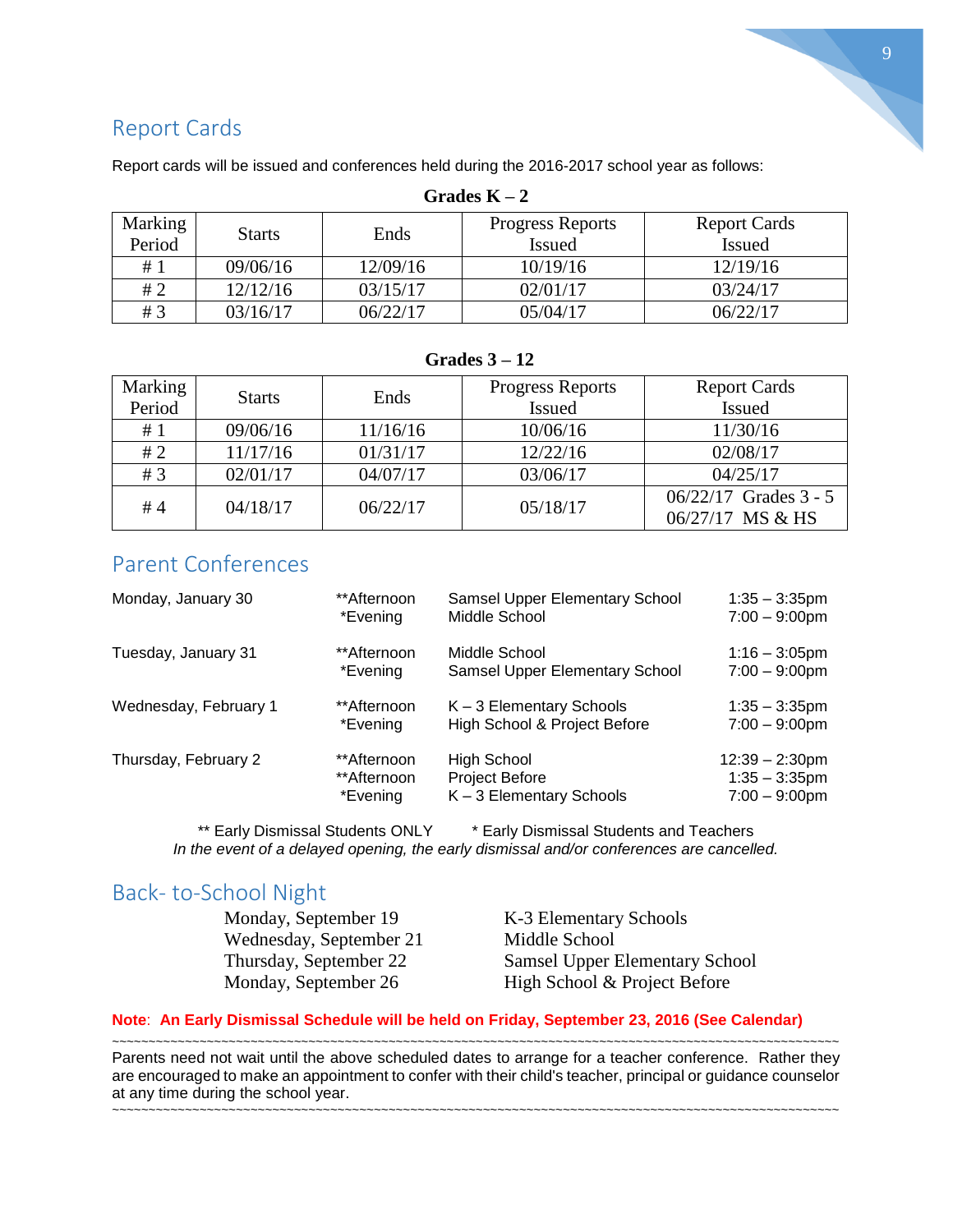# District Policies and Procedures

#### Change of Address and Phone Number

Parents are requested to notify the school of any change in address or phone number. Current addresses and phone numbers are most helpful to the school administration and are of particular importance to the pupil and parent in times of emergency. Emergency forms must be completed for each pupil enrolled in school and updated by the parent/guardian as necessary.

#### Child Find

In New Jersey, each public school district must provide a free appropriate public education (FAPE), to eligible students ages three through twenty-one. Individuals and/or families with knowledge of a child within this age range with a suspected known disability, should call the Sayreville Special Services Department at (732) 316-4087.

#### Early Release

If a parent wishes to have a child released from school early, the parent is required to send a written note requesting that the child be excused. The parent or guardian must call for the child at the school office, present an acceptable form of identification and sign out the child. Children will be released into the custody of their parent or guardian only from the Principal's Office. This is done to ensure the safety of the youngsters. No pupil may leave school before the regular hour of closing, except for some extraordinary reason. Parents of children enrolled in grades 9 through 12 should be aware of the attendance and credit policies in the High School.

#### Guidance

The nine counselors at the Middle School and High School and six at the Upper Elementary and Elementary schools work on an individual and group basis with students to help resolve personal and academic problems. Counselors also work with the school administrator on testing and scheduling. At the High School level, college counseling and placement is also provided by the guidance staff. Job placement counseling services are offered at the High School. Student Assistance Counselors are employed to work with students with substance abuse problems. Parents who wish information on substance abuse should call the school.

#### Home Instruction

Home instruction will be provided to any pupil confined to his/her home or hospital, upon the recommendation of the attending physician, if the confinement is expected to extend to a period of 10 consecutive school days. When the physician's form, which may be secured from the school nurse, is completed, the Special Services office will proceed in obtaining a certified teacher to work with the pupil.

#### Sending Money to School

You will find it necessary to send money to your child's teacher for various reasons, including lunch, milk, etc. Please send the exact amount in an envelope properly marked with the child's name, teacher, room number, and school.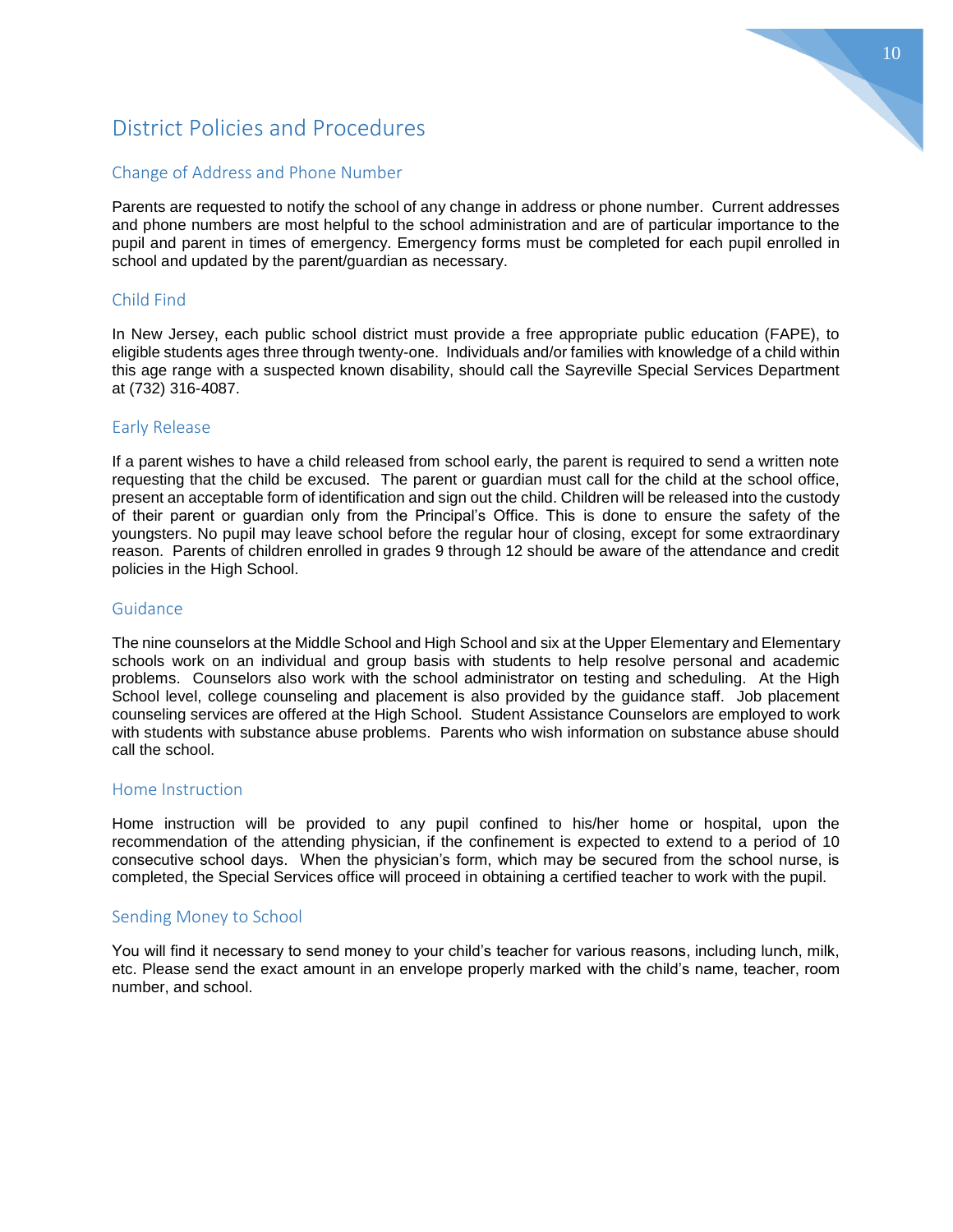### 11

#### Special Services Department

Special Services incorporates a variety of services which are available to the children in Sayreville Schools. Evaluation, instruction and counseling are provided for pupils whose particular needs require attention beyond that provided in the regular school program. The Special Services staff includes five Child Study Teams, each consisting of a psychologist, learning disabilities teacher-consultant and social worker, speech therapists, special education teachers and outside consultants. These consultants such as psychiatrists, neurologists and physicians are employed as needed.

Pupils are evaluated by a Child Study Team only if parental permission has been obtained. Due process procedures are followed.

In our school district, there are resource, learning and/or language disabled, and in-class support programs to serve the following classifications: Pre-school, Specific Learning and/or Multiply Disabled, Auditorily, Cognitive, Communication, Orthopedically, Other Health, Visually Impaired, Autism, Emotionally Disturbed, and Traumatic Brain Injured. Those pupils requiring specialized programs beyond those provided in this district are placed in out-of-district public and private placements.

#### Telephone Regulations

School telephones are to be used only for official school business. Parents should not call the school and ask to speak to their children or expect staff to deliver personal messages to them, except in emergency situations. All instructions should be given to children before they leave home for school.

#### **Transfers**

When a family plans to move to another school district, a transfer must be made out for each child. The following information must be given to the school secretary at least a week in advance of leaving: new home address, name and address of school which your child will be attending, and the last day the child will attend school in Sayreville.

All books and materials must be returned to your child's teacher in satisfactory condition, and other forms must be filled out before the transfer card can be issued.

#### Visitors to School

All visitors are required to report at the Principal's Office prior to visiting any teacher or classroom and must present photo identification. Visitors' tags and registration are required. Conferences with teachers should be requested by note, email or through the school office.

#### Working Papers

Working papers are required by law for pupils under the age of 18 who seek employment. The necessary forms for high school or middle school students are available at their respective schools. Working papers are processed during regular school hours. The school is responsible only for the processing of working papers. The New Jersey Department of Labor approves or disapproves them. The following forms are required:

- 1. **Promise of Employment:** This form is completed by the pupil's prospective employers.
- 2. **Physician's Statement:** Each pupil making an initial application must have a physical examination. (This may be completed by the School Medical Inspector.)
- 3. **Proof of Age:** Birth certificates must be supplied for this purpose when application for working papers is made. Birth certificates will be returned after the application is completed.
- 4. **School Record:** This form is completed by the pupil and signed by the school principal.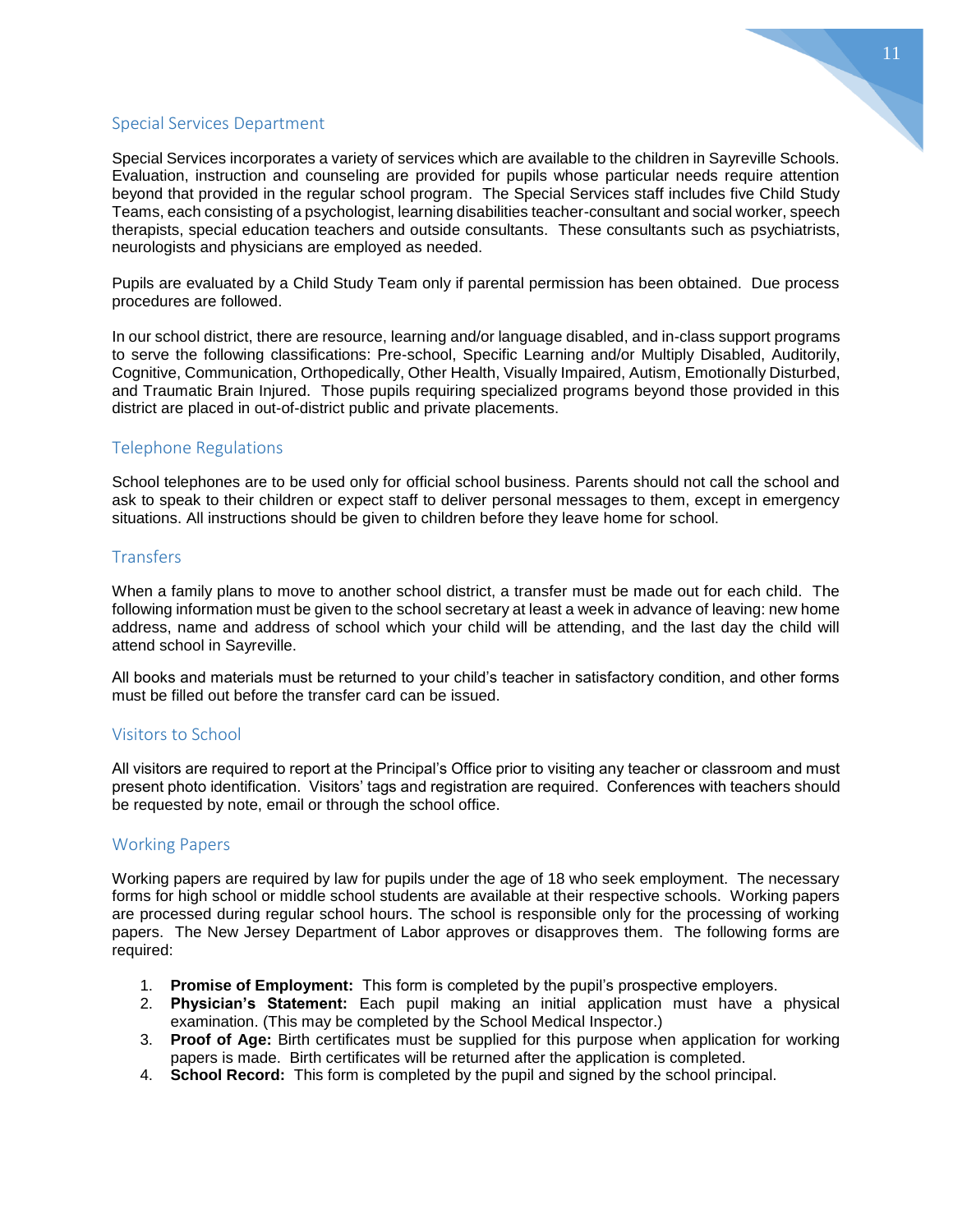# No Child Left Behind

The Sayreville Public Schools have traditionally had a strong basic skills curricula. Under the No Child Left Behind statute we provide an Academic Support Instruction (ASI) Program in grades K-12 with the assistance of federal and state funding. Each year the district develops an application for Title I funds which covers both public and non-public schools. Program eligibility is based on state/standardized test scores, teacher recommendation, grades, etc. Questions about the ASI Program should be directed to the building principal. Also, the district is a member of the Middlesex Regional Educational Services Commission which provides services for Sayreville students in non-public schools in the following areas: Child Study Team classification and services, Speech, and Home Instruction. Each year, the Board of Education holds a public meeting to discuss its ASI Program, test results and Thorough and Efficient activities (Chapter 212). This year's meeting is scheduled for October 10, 2016. The district has an ASI Title I Parent Involvement Council which annually approves the Parent Involvement Policy which is sent home to all parents with children in the program. Under federal law, all parents of students in a Title I school district, such as the Sayreville School District, are entitled to request information regarding the professional qualifications of their child's classroom teachers. Should you be interested in receiving this information, please direct your request to the principal of your child's school.

# 2016-2017 Test Schedule

| <u>TEST</u>                                                                         | <b>GRADE</b> | <u>DATE</u>                                                           |
|-------------------------------------------------------------------------------------|--------------|-----------------------------------------------------------------------|
| Testing of Students New to District                                                 | $K-12$       | September 2016                                                        |
| Scholastic Aptitude Test I and II                                                   | $11 - 12$    | Oct. 1, Nov. 5, Dec. 3, 2016<br>Jan 21, March 11, May 6, June 3, 2017 |
| <b>ACT</b>                                                                          | $11 - 12$    | Sept. 10, Oct. 22, Dec. 10 2016<br>Feb. 11, April 8, June 10, 2017    |
| <b>PARCC Assessment</b>                                                             | $3 - 12$     | March 27, 2017 - May 19, 2017                                         |
| Preliminary Scholastic Aptitude Test/<br>National Merit Scholarship Qualifying Test | $10 - 11$    | October 19, 2016                                                      |
| ACCESS Test for English Language Learners                                           | $K-12$       | February 20, 2017 - April 14, 2017                                    |
| <b>NJASK Science Assessment</b>                                                     | 4 & 8        | May 31, 2017 Make-Up Date: June 7, 2017                               |
| <b>APA Science</b>                                                                  | 4 & 8        | Sept. 1-Nov. 11, 2016 & Dec. 5, - Feb. 10, 2017                       |
| New Jersey Biology Competency Test                                                  | $10 - 12$    | May 31 & June 1, 2017 Make-Up: Jun 7-8, 2017                          |
| <b>Advanced Placement Tests</b>                                                     | $11 - 12$    | May 1-12, 2017                                                        |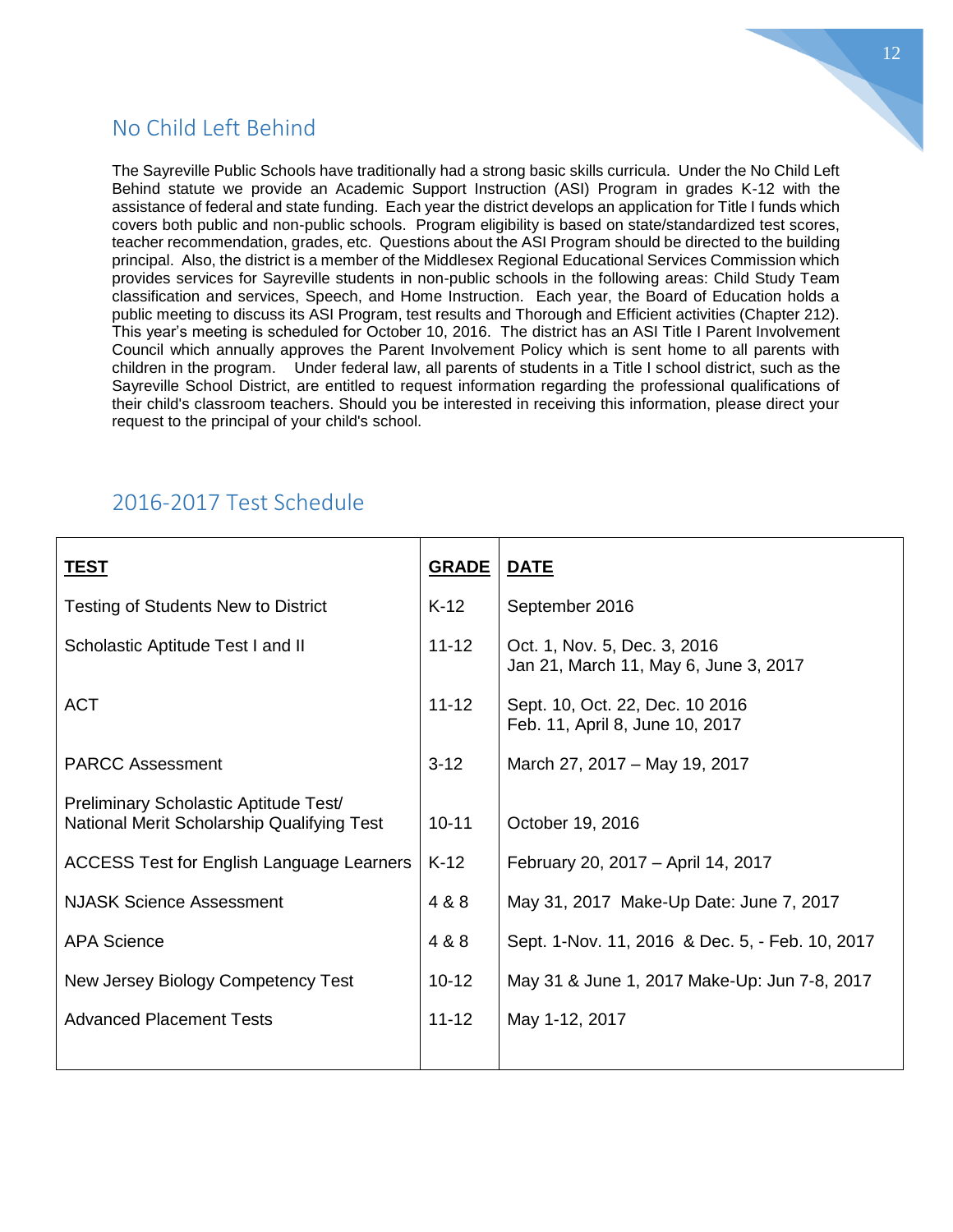# High School Class of 2017 Graduation Requirements

| <b>Subject</b>                                                                                                                                                       | <b>Years</b><br><b>Required</b> | <b>Credits</b><br>Per<br>Year | <b>Total</b><br><b>Credits</b><br><b>Earned</b> |
|----------------------------------------------------------------------------------------------------------------------------------------------------------------------|---------------------------------|-------------------------------|-------------------------------------------------|
|                                                                                                                                                                      |                                 |                               |                                                 |
| English                                                                                                                                                              | 4 Years                         | 5                             | 20                                              |
| Mathematics, including Algebra and Geometry<br>and a third year of math that builds upon these<br>two courses                                                        | 3 years                         | 5                             | 15                                              |
| Sciences: lab sciences including Biology<br>and a choice among Chemistry, Physics or<br>Environmental Science and a third inquiry-<br>based lab or technical science | 3 years                         | 5                             | 15                                              |
| U.S. History                                                                                                                                                         | 2 years                         | 5                             | 10                                              |
| <b>World History</b>                                                                                                                                                 | 1 year                          | 5                             | 5                                               |
| World Language                                                                                                                                                       | 1 year                          | 5                             | 5                                               |
| Performing Arts                                                                                                                                                      | 1 year                          | 5                             | 5                                               |
| <b>Practical Arts</b>                                                                                                                                                | 1 year                          | 5                             | 5                                               |
| Phys. Ed. And Health                                                                                                                                                 | 4 years                         | 5                             | 20                                              |
| <b>Economics/Financial Literacy</b>                                                                                                                                  | $\frac{1}{2}$ year              | 2.5                           | 2.5                                             |
| <b>Additional Elective Courses</b>                                                                                                                                   | $3\frac{1}{2}$ years            | 5                             | 27.5                                            |

## **Total Credits Completed 130**

The SWMHS Guidance Department is dedicated to working with your student to assure that all requirements are met.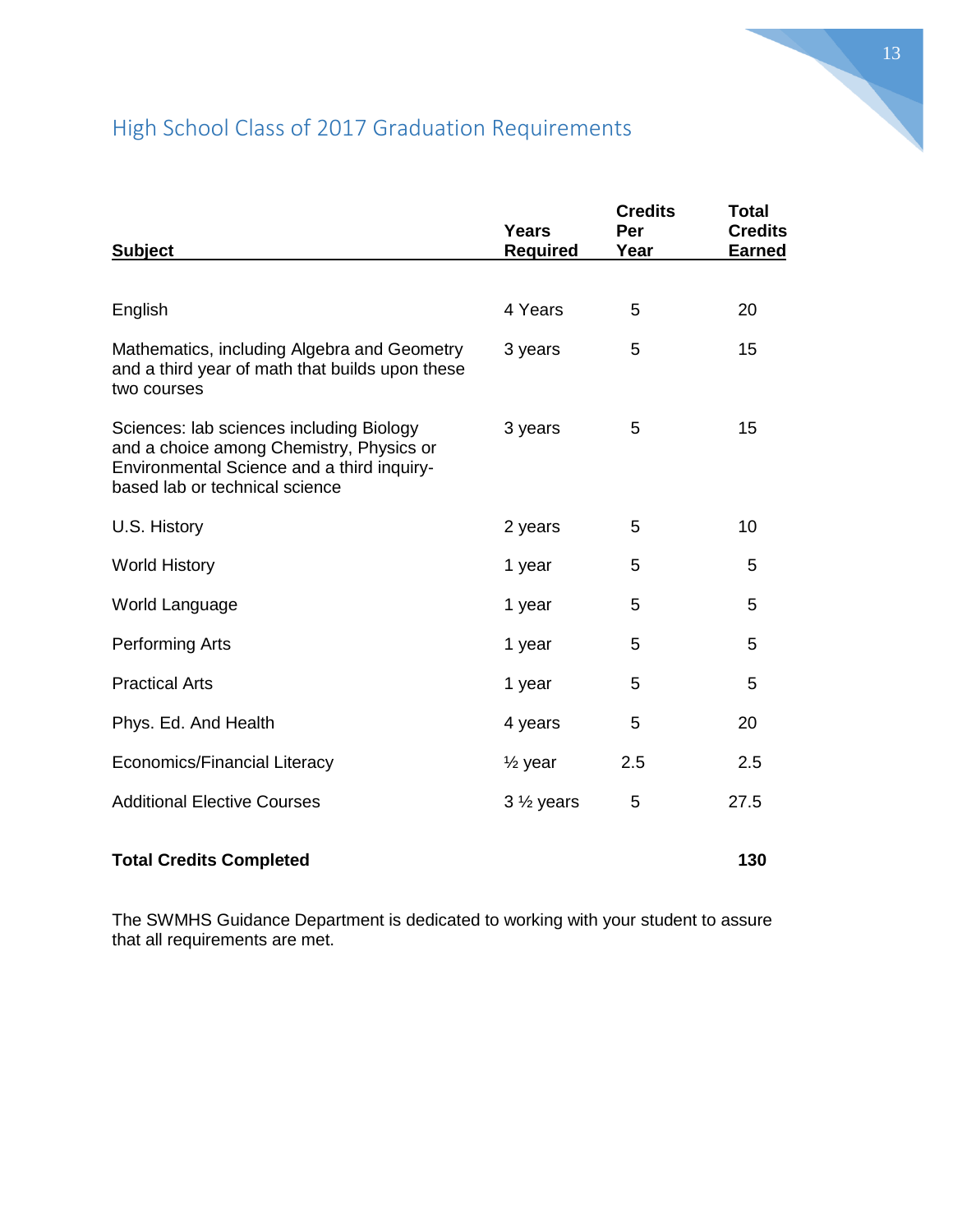# Student Expectations

The Sayreville Board of Education believes that positive student commitment and behavior are essential to effective learning. With the support and assistance of school personnel and parents, all students have the capacity to demonstrate actions which contribute to the effectiveness of schools and the worth of learning experiences. Commensurate with their maturational levels and individual abilities, all students can behave in ways that enhance the social relationships of the school and facilitate learning. Students are expected to demonstrate the following behavior, reflective of the district's core ethical values, while in school, on a school bus and at school activities in and out of district:

- 1. *Caring* for all members of a diverse school community which includes but is not limited to students, administrators/supervisors, teachers, advisors/coaches, support staff, volunteers and PTO representatives. They must also demonstrate tolerance and acceptance of classmates who are the same and different in ability, aptitude, cultural ethnicity, and socio-economic background.
- 2. *Trustworthiness* in assuming responsibility for their educational successes and failures. When working alone or in groups, they must be trusted to be responsible for their work and the results of their efforts.
- 3. *Respect* for all members of the school community, its facilities and property.
- 4. *Responsibility* in adhering to school rules and regulations which are designed to provide a safe and appropriate environment for learning.
- 5. *Fairness* in their treatment of staff, classmates, competitors, and the public.
- 6. *Citizenship* by fulfilling their educational goals to become a productive member of the borough, state, nation, and world. This can be accomplished by attending school daily and mastering the NJ Core Curriculum Content Standards and proficiencies for their courses.

# Kindergarten Entrance Requirements

Students entering Kindergarten **MUST** be five years old on or before September 30. **ALL NEW** students entering first grade **MUST** be six years old on or before *September 30*. Children will not be registered for the Sayreville Public Schools unless all the following items are presented at time of registration:

- 1. Child's official birth certificate.
- 2. Physician's certificate indicating that the child has received the following immunizations as required by the New Jersey State Department of Health:
	- a) Diphtheria, Pertussis and Tetanus (D.P.T.) a minimum of four (4) doses, one dose having been given on or after the fourth birthday or a total of five doses.
	- b) Polio a minimum of three (3) doses of Polio vaccine, one dose having been given on or after the fourth birthday or a total of four doses.
	- c) Measles two (2) doses given at least one month apart, both doses being given after the first birthday or laboratory evidence of immunity in place of 2nd dose.
	- d) Rubella one (1) dose on or after the first birthday.
	- e) Mumps one (1) dose on or after the first birthday.
	- f) Hepatitis B three (3) doses Hep B vaccine or laboratory evidence of immunity.
	- g) Chickenpox one (1) dose on or after the first birthday or proof of disease immunity.
- 3. Physician's certificate indicating the child has received a Mantoux test for Tuberculosis within six months of the start of school year unless he/she is not required under current state regulations
- 4. Certificate indicating that the child has had a complete physical examination by his personal physician including a vision and hearing screening, within a year of September entrance (e.g., the twelve months preceding start of school).
- 5. Proof of residency as documented by a certificate of occupancy, deed, mortgage agreement, borough tax bill, lease, etc. as per N.J.A.C. 6A:28-2.5.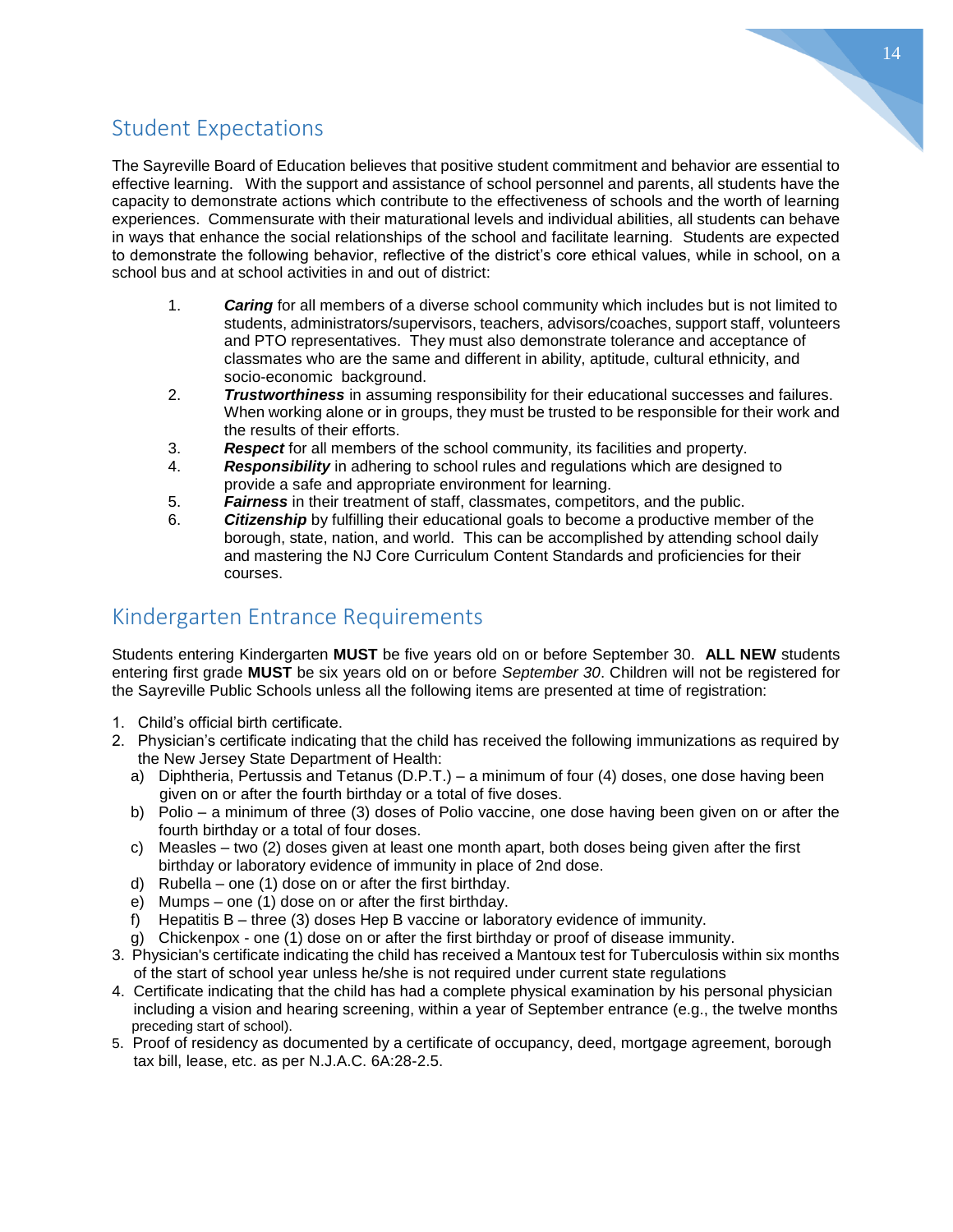# Code of Student Conduct

Parents will receive a copy of the Code of Student Conduct to read and discuss with their child, as well as sign annually. Policies 6146.2 "Promotion, Remediation and Retention", 5131.1 "Harassment, Intimidation and Bullying" and 5131.61 "Substance Abuse" will also be provided on the district website and available in print if you don't have internet access.

# School Bus Safety/Parent Responsibility

The Transportation Regulations and the Policy adopted by the Board of Education should be stressed to the students not only for their safety but to protect the lives of all students riding the school bus.

- Help your student(s) be on time at bus stop.
- Do not ask the driver to stop at places other than the designated stop.
- Assume responsibility in training your child to cooperate with the school bus driver.
- Insist on correct behavior in waiting for and riding the school bus.
- Accompany very young students to the bus stop each morning and meet the bus in the afternoon.
- Cooperate with school officials in discharging discipline requirements in support of the Transportation Safety Program. Parental attitude in this matter is extremely important.

NOTE - **Students are not allowed to change their bus**. When your child is not going to take the bus home, please notify the school. Parents should remind their children that they should not cross roads in order to get the bus until such time as the bus arrives, the red blinking lights are flashing, and the traffic is stopped, so that the driver can watch the students safely cross the street.

The Transportation Department may be reached at either of the following two telephone numbers: (732) 316-4044 or (732) 316-4045

# Comprehensive Equity Plan 2016-2019

The district's Comprehensive Equity Plan was approved by the NJ Department of Education on July 28, 2016. It ensures that the district will achieve and maintain compliance with all applicable laws, codes, regulations, and guidelines governing equity in education including, but not limited to N.J.S.A.18A:36-20; N.J.S.A.10:5; N.J.A.C. 6A:7; Guidelines for the Desegregation of Public Schools in New Jersey (1989); Title VI and VII of the Civil Rights Act of 1964; Title IX of the Education Amendments of 1972; Section 504 of the Rehabilitation Act of 1973; The Americans with Disabilities Act of 1990 and the Individuals with Disabilities Education Act (I.D.E.A.) of 2004. Copies of the plan are available to the public at the office of the Affirmative Action Officer and Title IX Coordinator located at 150 Lincoln Street, South Amboy. All equity issues should be directed to that office by calling (732) 525-5200.

### Community Right-to-Know

Notice of any construction or other activities involving the use of any hazardous substance will be posted on a bulletin board in the school. Hazardous substances may be stored at various times throughout the year and fact sheets for any of these hazardous substances being stored or used are available in the school.

## Parent Involvement Council

The Board believes that participation by parents is integral to the effective functioning of the educational programs offered to the district's pupils. To that end, the Parent Involvement Council has been formed by Board policy to afford a forum to share best practices and related opportunities for district growth.

This information will also be posted on the district website. The Council will meet at 6:30 p.m. with the Assistant Superintendent of Schools at the Sayreville War Memorial High School in the Media Center on the following dates:

> October, 10, 2016 February 13, 2017 December 12, 2016 <br>
> April 3, 2017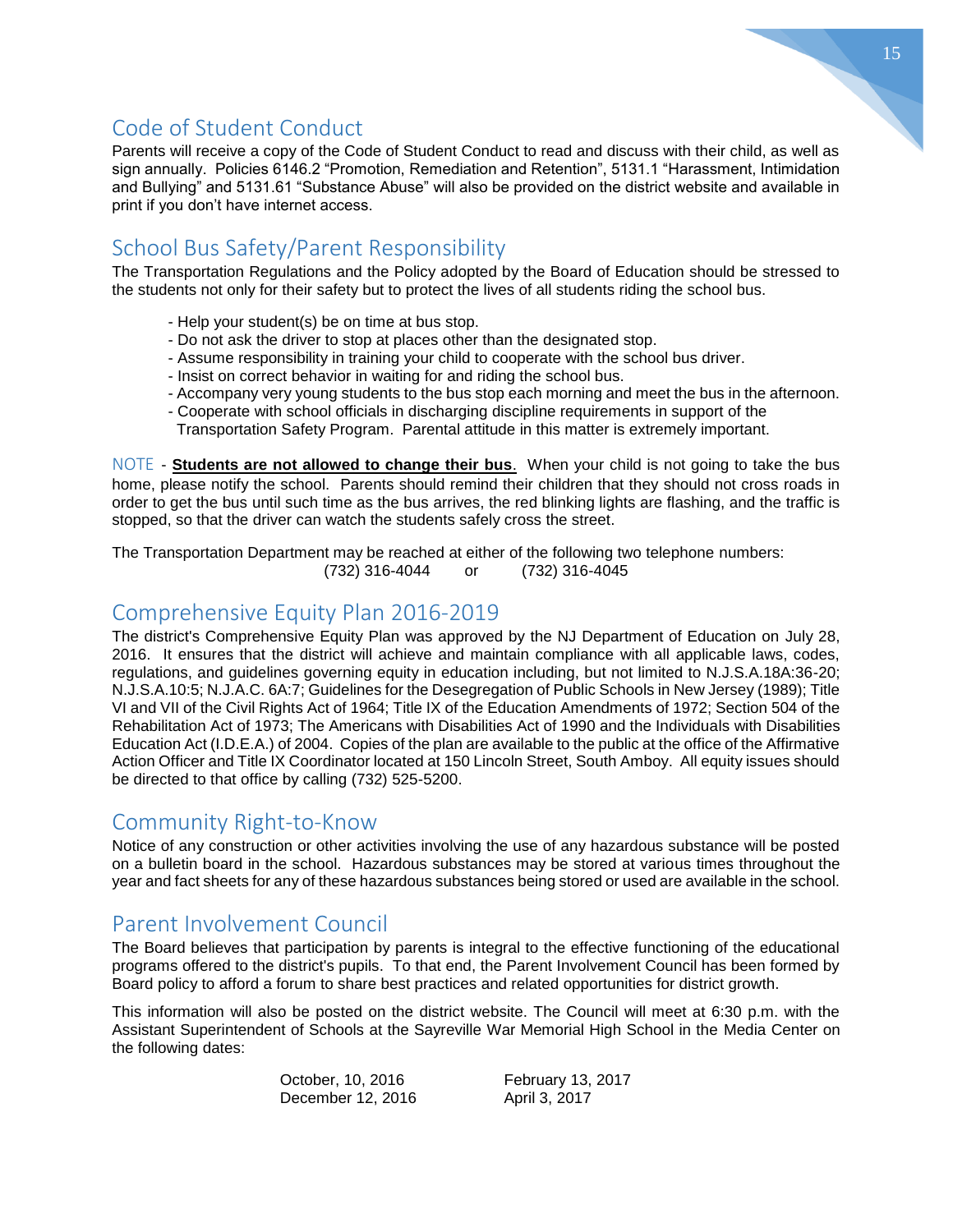# School Health Services

The pupils attending the Sayreville Public School System are provided with health services in accordance with state requirements.

A student entering the school district for the first time must submit a health record from the previous school attended. The immunization record shall include dates of each individual immunization:

- 1. D.P.T. Children less than seven (7) years of age need four (4) doses (1 dose after age 4) or any five (5) doses. Children seven (7) years or older a minimum of 3 doses.
- 2. Polio Children less than seven (7) years of age need three (3) doses (1 dose after age 4) or any four (4) doses. Children seven (7) years or older a minimum of three (3) doses.
- 3. Measles Vaccine Children will be required to have 2 doses given after the first birthday separated by at least one month or laboratory evidence of immunity in place of the 2nd dose.
- 4. Rubella Vaccine Administered after first birthday.
- 5. Mumps Vaccine Administered after first birthday.
- 6. Hepatitis B Three doses of HepB vaccine or laboratory evidence of immunity is required of all students.
- 7. Chickenpox one (1) dose on or after the first birthday or proof of disease immunity.
- 8. DTaP (Ages 1-6 years) 4 doses, with 1 dose given on or after the 4th birthday, OR any 5 doses. (Ages 7-9 years) 3 doses of Td or any previously administered combination of DTP, DTaP, and DT to equal 3 doses. Laboratory evidence of immunity is also acceptable.
- 9. Tdap- Grade 6 (or comparable age level for Special Education students): 1 dose for pupils entering Grade 6 on or after 9-1-08 and born on or after 1-1-97. A child does not need a Tdap dose until 5 years after the last DTP/DTaP or Td dose.
- 10. Pneumococcal (Age 12-59 months) Minimum of 1 dose of Pneumococcal vaccine is needed after the first birthday for all pre-school students.
- 11. Meningococcal 1 dose for students entering Grade 6 (or comparable age level for Special Education students) born on or after 1-1-97.
- 12. Influenza 1 dose annually given between September 1 and December 31 for all pre-school students (Ages 6-59 months).
- 13. A physical examination certificate dated within one (1) year prior to admission.

A child may be excused from these requirements only if a parent objects, in a written statement, on the grounds that it interferes with his/her religious beliefs. A statement from the family physician stating that the child cannot be immunized for medical reasons also relieves the child of this requirement.

Parents are requested to alert the school nurse of any pertinent facts relating to a pupil's well-being, especially medications, appliances or previous operations.

An emergency form, filled in and signed by a parent at the time of pupil admission, will be used if it becomes necessary to contact a parent. If a parent is not at home, a neighbor designated on the emergency form, will be called to care for the child. A local telephone number is necessary for such emergency contacts.